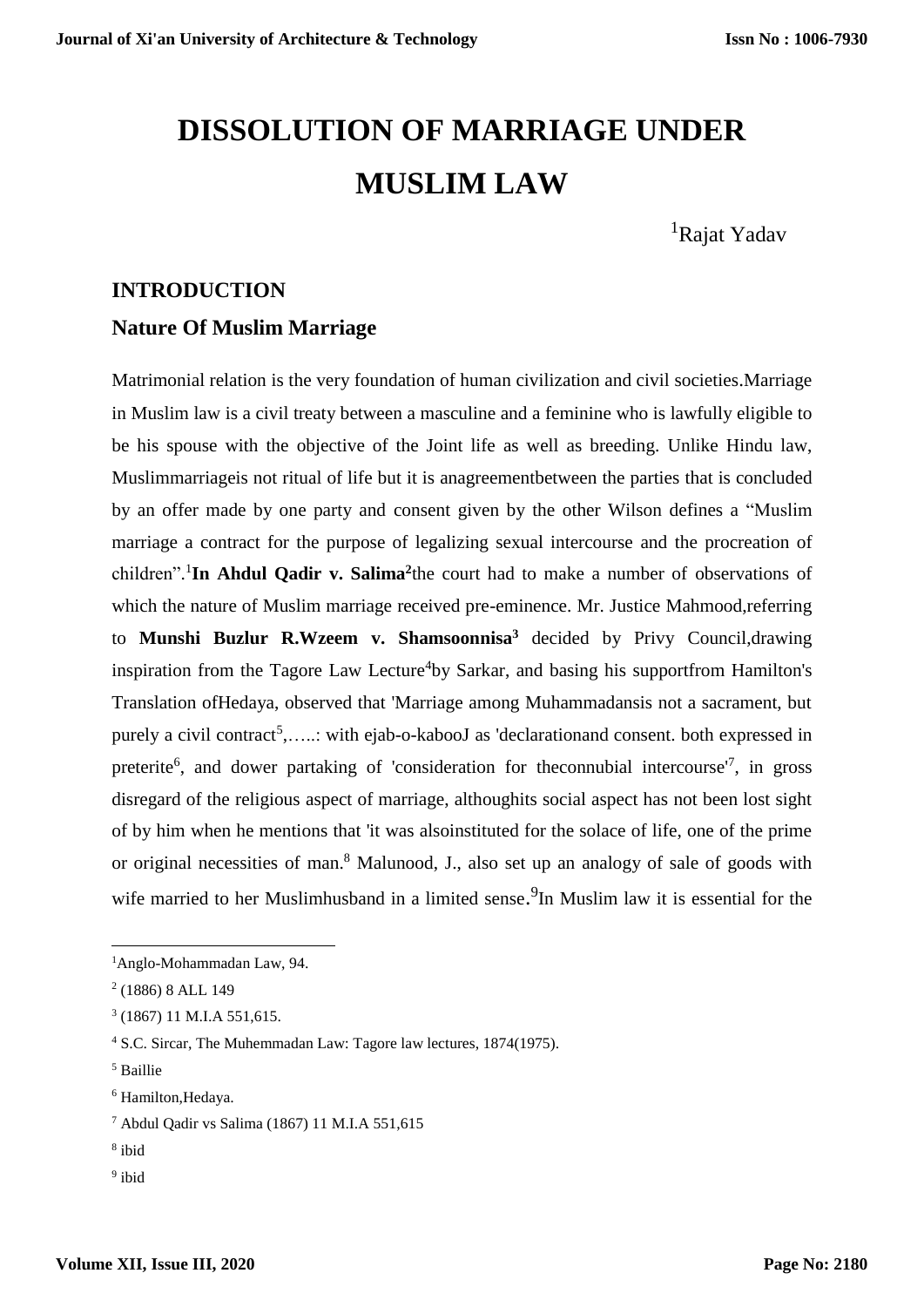validity of a marriage there must be a proposal and approval at the same meeting.Itshould be noted that a proposal made at one conference and approval made at anotherconference does not make a valid Muslim marriage. Neither writing nor any religious ceremony is essential.For a happy family firm union of the partners it is an essentialsituation.Islam therefore, insists upon the part of a marriage and prescribed that breach of matrimonial contract must be avoided. The termination of matrimonial relationship is by way of divorce under Muslim law the divorce may take place by the act of the parties themselves or by a verdict of the court of law.There are several modes of separation under the Muslim law, which will be discussed thereafter.

# **TALAQ;**

Talaq is an Arabic word and its literal significance is "to release" Or Talaq in its originallogic means termination or it precise meaning "setting free" alsounaffected.In Muslim law it is consider liberty from the burden of matrimonialrelationship and not from any other burden.In legal sense it means dissolution of marriage by husband using properwords.It is also common name for all kinds of divorce but it is particularly applied to the repudiations by or on behalf of husband.

In Muslim law an excuse for talaq does not require the existence of any fault or marriage offence. The concept of divorce under Muslim law is that, where it is impossible for a spouse to live together, they must separate peacefully. It is the duty of the man to protect and maintain woman, since Allah has assemble some of them to surpass others and because they spend out of their possessions (On their maintenance and dower).When themale companionuse his power for separation, this is known as Talaq .

School of the Sunni and Shia distinguish it opposing few facts. It is consider in Muslim Law, talaq that even Imam exercise it. The completeauthority of a Muslimspouse of separating his partner (wife)individually,deprived ofconveying any intention,precisely at his urge, even in a gag, and deprived ofalternative to the court and even in the absence of hispartnerpresence, in recognizing modern India. How, when or in what Muslimman doesn'timportant. InSunni law, a talaq may be verbal or in writing. No exact formula or use of any exactexpression is mandatory no establish a valid separation .The manwant to discontinuity the conjugal is mandatory. No present of witness is mandatory.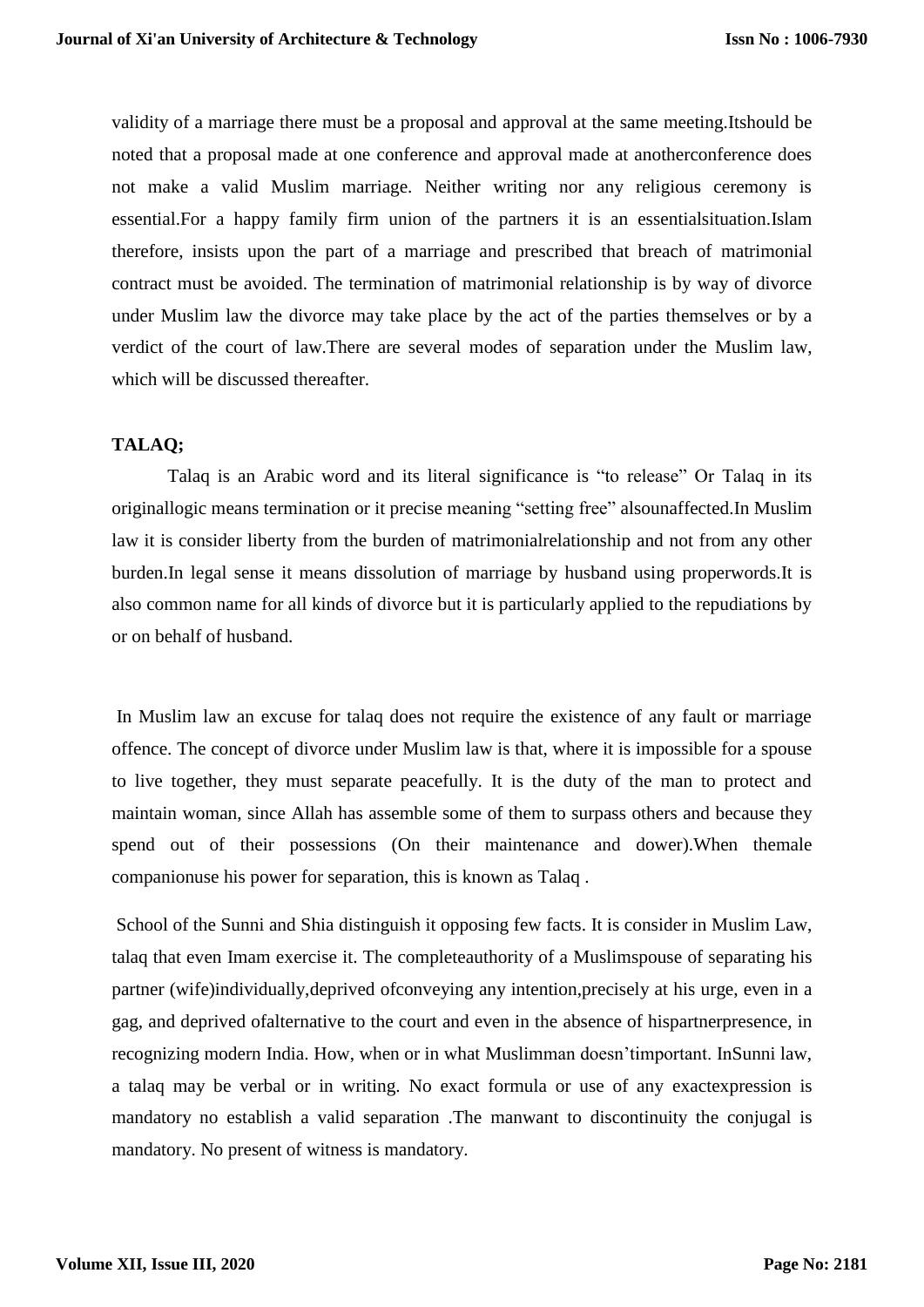In **Hannefa Vs Pathummal Beevi**,Khalid,J., termed this as "monstrosity", talaq may be express, implied, contingent constructive or even delegated.<sup>10</sup>

# **CONDITION FOR A VALID TALAQ;**

# **Capacity;**

The approval of the partner (husband) at the time of stating talaq must be unrestrictedexcluding under Hanafi law. All Muslim married male of orientedmind (stable mind), who is reached age of adolescence, is capable to state divorce; it's not obligatory for husband to give any requiredcause for his statement a minor or of unsound (who is mentally not stable) cannot speakit. It consider as invalid.But, if a married male is Insane, talaq pronounce by him in "lucid interval" (Lucid interval: it is period in insanity when all the symptom of insanity is disappear) is lawful. When a partner (husband) is minor the guardian cannot state a Divorce. In case of insanity the Qazi or a judge has a right to disband the marriage inconcern of the male partner.

# **Free consent;**

It is required that during divorce, approval of the husband in stating Divorce must be pronounce through his free will. Excluding hanafi law, a talaq is state under force,pressure, under effect, fraud and voluntary intoxication etc. is invalid and liquefies the marriage.

# **InvoluntaryToxication;**

Under school of hanafi law talaq statebeneath forced or involuntary toxication isinvalid. Under shai law and also under Sunni's school a talaq is state under force,pressure, under any effect, fraud, intended toxication is invalid and ineffective.

# **Express word;**

The term of talaq must clearly show the husband's intension to disband the marriage. If the statement is not express and is unclear then it absolute compulsory to prove that the husband clearly mean to disband the marriage.

**<sup>.</sup>** <sup>10</sup>1972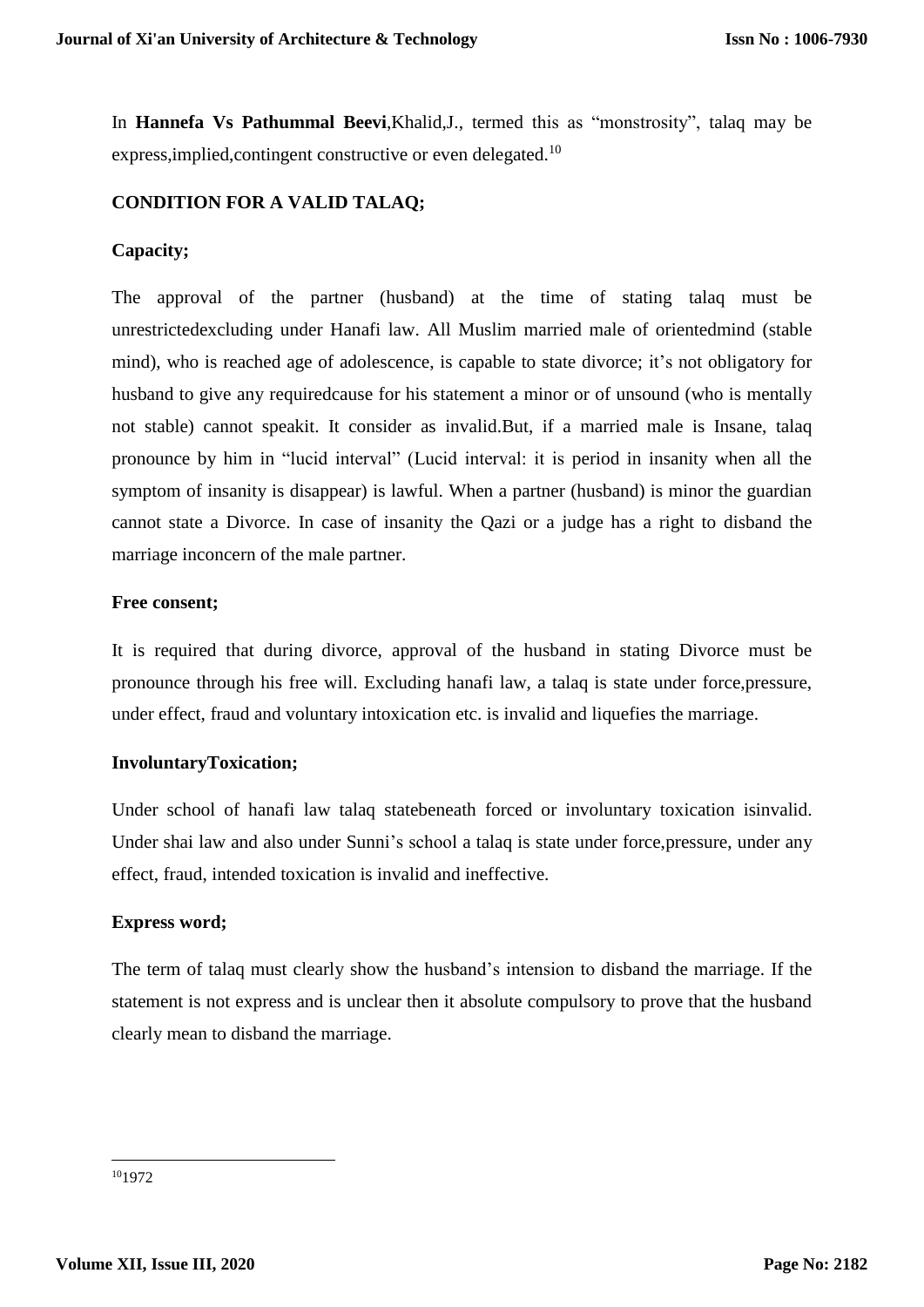# **NOTICE OF TALAQ;**

It is not compulsory that talaq must be state in the presence of wife for the legitimacy of the talaq;neither the notice nor the message to the wife is required. In case of Ful Chand Bibee vs Nawab Ali Chaudhary<sup>11</sup>it was laid that talaq should be deem to have come into effect on the date on which the wife came to know it.

However, knowledge of talaq is required for claiming dower and maintenance from her husband.

#### **Talaq is of two types;**

#### **1. Talaq –e-sunnat(revocable)**

#### **2. Talaq-e-biddat (irrvocable)**

Talaq-e-sunnat is considered to be in accordance by the commands of prophet Mohamad.

#### **a) Talaq-e-ahasan**

It consists of single statement of divorce made in the period of tuhr (purity, between two mensurations)or at any time if the wife free from mensuration followed by selfrestraint from sexual relation during the period of iddat. It is an Arabic word 'ahasan' means 'best'. It also called very appropriate form of Talaq this showed that the talaq pronounce ahasan is very best kind of talaq. Ahasan talaq is the most favor and best form talaq. The best feature of this kind of talaq that it is revocable so hastly divorce can be prohibited. Thus, before the end of iddat the husband resume cohabitation with his wife or says I HAVE RETAIN THEE the divorce is cancelled. Assumption of sexual relation before the competition of period of iddat also results in the revocation of divorce. The raad-ul-muhtar put it thus it is proper and write to observe this form of human nature is opt to be to mislead and to lead astray the mind far to perceive fault which may not exist or to commit mistake of which one is certain to feel ashamed afterwards.

**.** 

<sup>&</sup>lt;sup>11</sup> 1 Ind Cas 740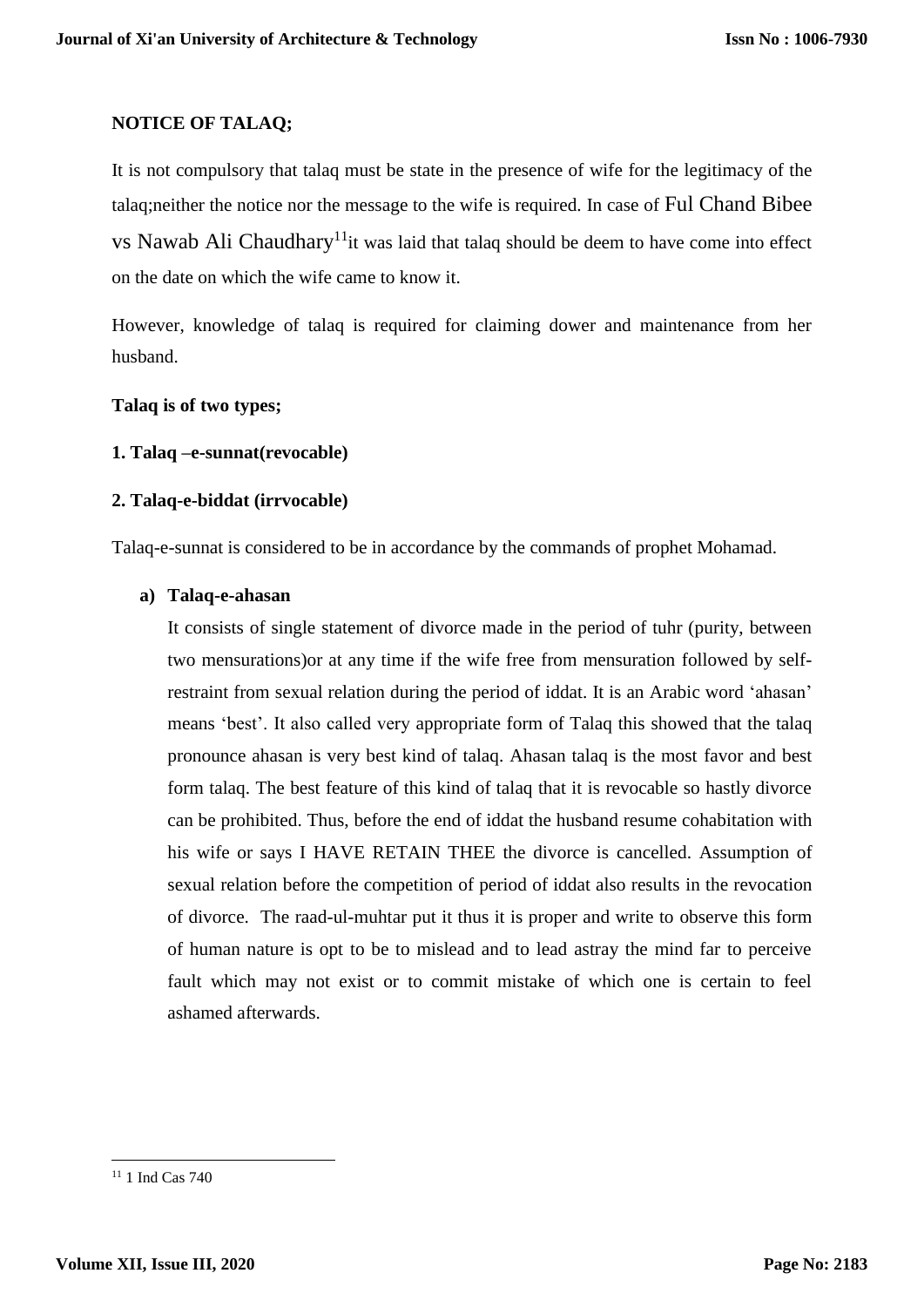#### **b) The Hasan talaq**

In Arabic hasan means good. While Ahasan means very good, in this custom also there is a provision of withdrawal or revocation. But it is not best mannerbecause sinfulword of talaq is to be stating in three times in the consecutive tuhrs. This also called kind of talaq-e-sunnat but considers less approved then talaq-e-ahasan. In this kind of talaq the husband is required to utter the formula of talaq three times during three successive tuhrs. If the cross the age of mensuration then the declaration of the talaq is made after interval of Thirty days between the successive statement it is there for a divorce upon a divorce where the first and second statement are revoke and followed by a third only then talaq become irretrievable.

Example: W, a wife is having her period of purity and not sexual relation has taken place. At this time, her husband, H, articulates talaq on her. This first statement by express word. Then again when she enter the next period of purity

And before he indulges in sexual relation he makes second statement. He again revokes it. Again when the wife enters the third period of purity and before any intercourse take place H pronounces the third statement. The moment H makes this third statement, the marriage stand dissolve, irrevocable, irrespective of iddat.

# **Talaq-e-bidat**

It is also known as talaq-e-bain. It came into presence during the second century of Islam. It consist a three statement made during a single tuhr either in one statement clearly showing and intension to put an end to the marriage irretrievable or in three sentence in collective word it is also known as 'instant triple talaq'. In the calendar year of 2019 the Apex court pronounces a historical judgment in the case of **Mohd. Ahmad Khan vs. Shah Bano Begum & Ors.**The court held that Talaq-e-bidat also known as instant triple talaq is unconstitutional. <sup>12</sup>

Triple talaq, also known as Muslimwomen (protection of right on marriage) bill, 2019 was pass by the Indian parliament as a law on July 30, 2019. The Rajya Sabha passes the bill, with 99 vote in its favour and 84 against it. The triple talaq law makes the instant triple talaq a criminal offence and provided for a jail term of 3 year for a Muslim man who commits the crime.<sup>13</sup>

 $\overline{a}$ 

<sup>12</sup>1985 AIR 945, 1985 SCR (3) 844

<sup>13</sup>https://rajyasabha.nic.in/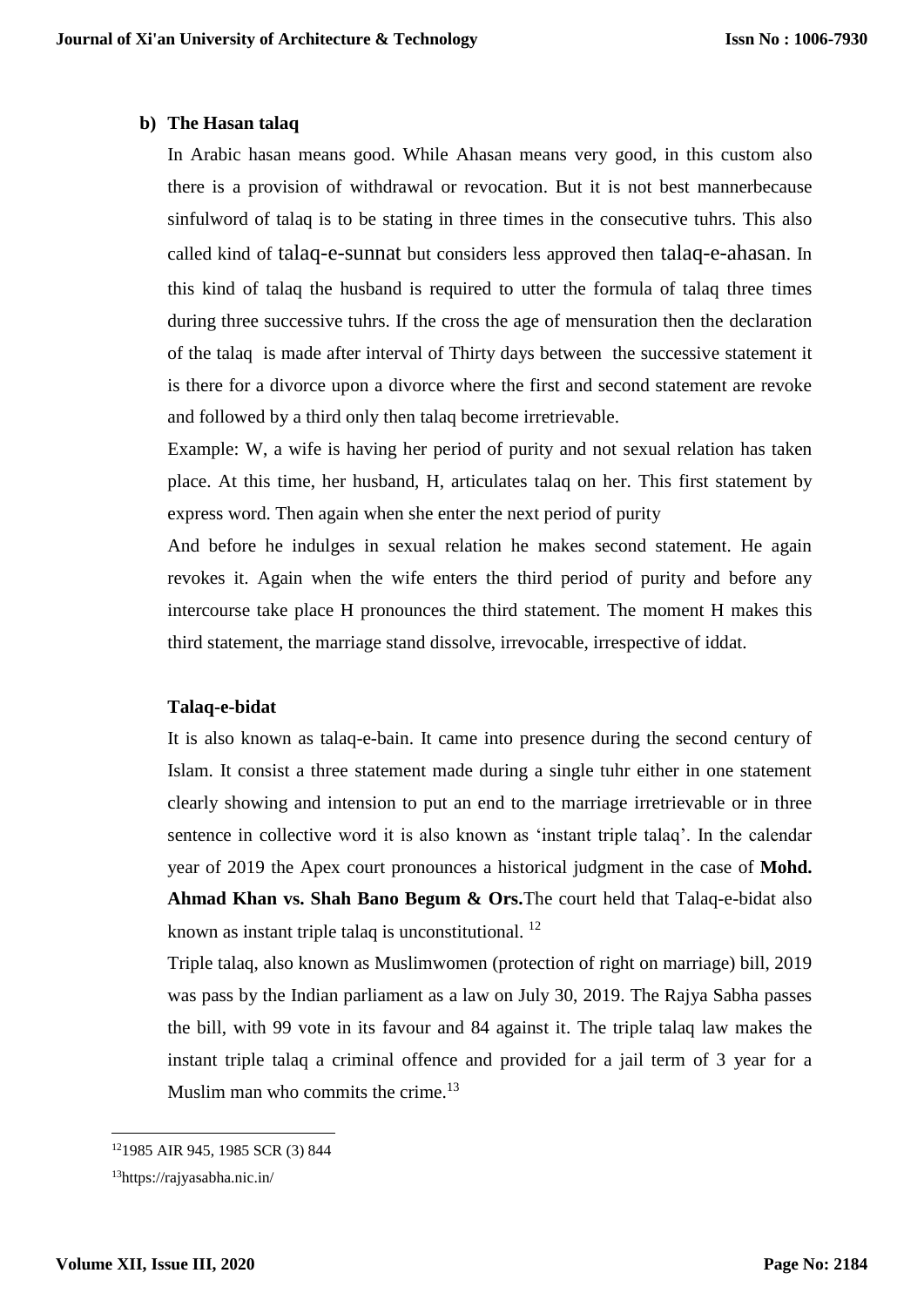#### **ILA and Zihar;**

Beside talaq a Muslim husband can dissolve his marriage by two others mode ILA and zihar it is also called constructive divorce. In ILA, the husband takesan oath not to maintain sexual relation further with his wife. Followed by this oath there is no compulsion for a period of four month. The marriage dissolve irrevocably, after the expire of four month. But if the husband doesn't fulfill the oath within four month, ILA is cancel and marriage doesn't dissolve. On the other hand in zihar mode the husband is comparing his wife with a woman within his prohibited relationship. Example: Mother and sister.

# **MUTUAL CONSENT;**

#### **Khula**

The word Khula in its original sense mean "dig up" or "to draw" or "to take off"such as taking off one's cloth or garment. That is they get rid of each other in khula woman have a right to ask a divorce if she doesn't desire to live with her husband even where he is not a faulted. The wife takes part or whole of her dower amount or any other benefit that may be agreed upon between the two. If the offer once accepted by a husband it become irrevocable.

# **Mubarat;**

In this mode of divorce both the part mutually discharge from the marriage claims, when an offer of mubarat is accepted iddat is necessary.

In **Aga Mohamed Jafar vs Koolsum Bibi<sup>14</sup> and Bakar Ali vs Anjuman**Ara the privacy council had prevented the court from directly looking into the original source of Muslim law, to see if the provision as popularly understood in fact conformed to dictates of that source. This ruling great restricted the role of the courts in discovering the true Muslim law and removing the distortion which had crept into System by efflux of time.

**.** 

<sup>14</sup> (1897) 24 IA.